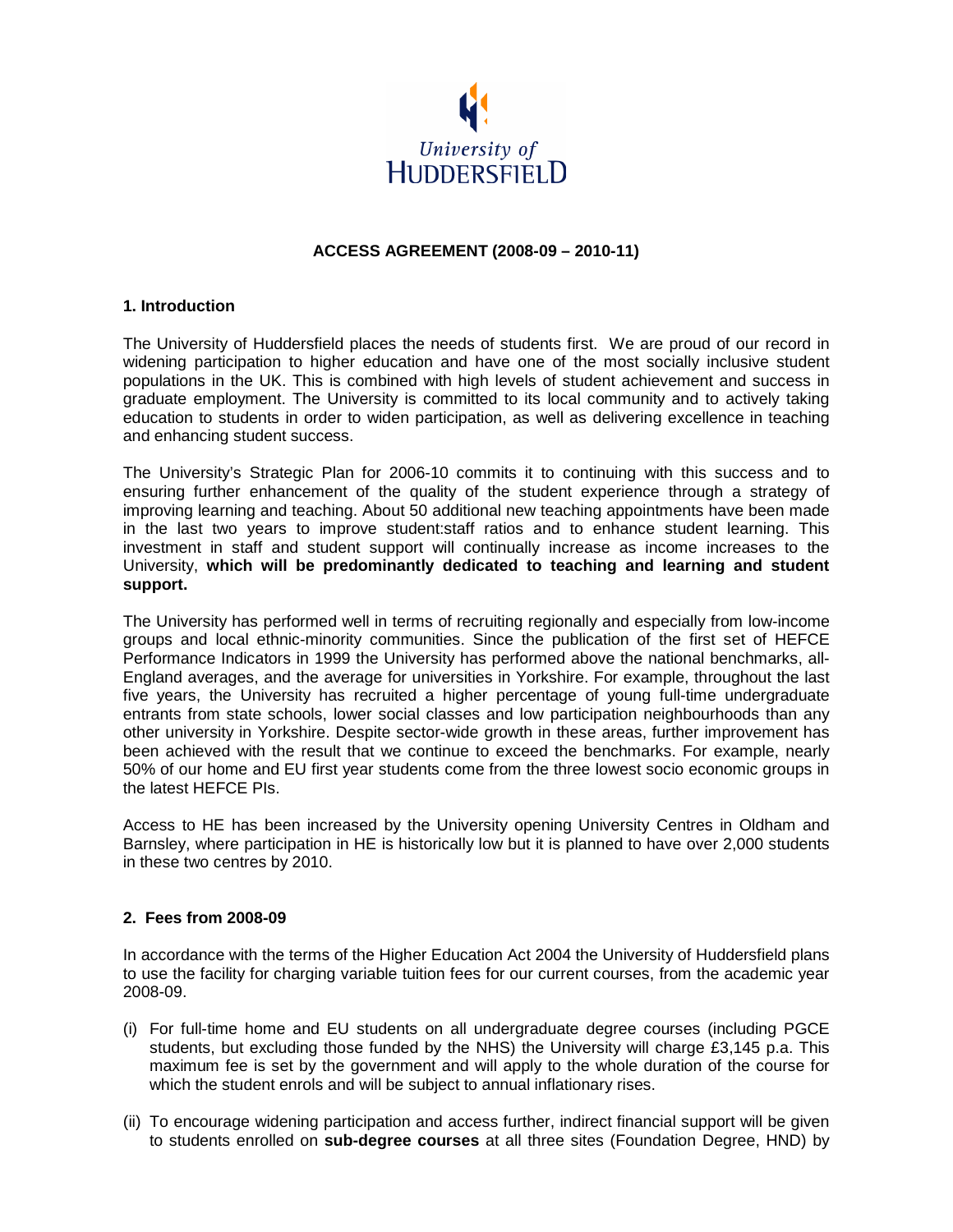charging a **reduced fee of £2,100 p.a**. To those students who enrol on **foundation, access or other 'year zero' courses**, the fee will be **reduced to £1,250 p.a.** for that year. Undergraduates at the University centres in Oldham and Barnsley will have a reduced fee of **£2,500** p.a. to encourage access to HE. These fee reductions are equivalent to a forfeit of opportunity income to the University and subsidises this group by about £1.1m p.a.

- (iii) Indirect financial support will also be provided by charging **no fee** for those students undertaking a **placement year** to encourage the up-take of this facility and further enhance the employability of our students. This will only apply to those students paying the new higher tuition fee and is equivalent to subsidising this group by about £300k p.a.
- (iv) To facilitate access for students who need or choose to study **part-time** the University will **reduce** the full-time fee (£524 per 20 credit module) so that for 2008 the fee for part-time study will be **£270 per 20 credit module**. This is equivalent to subsidising this group by about £2.4m.
- (v) The total subsidy for the above due to reduced fees is about £3.8m p.a.
- (vi) Collaborating institutions that offer our franchised programmes will set their own fee and bursary levels. The Colleges must provide at least the minimum bursary to students on the full state support, if they charge the full fee. However, the University will increase its vigilance of the quality of the provision and the standards of the awards in these institutions. If there is evidence that the fees set by the partner college are having an adverse effect upon access or quality, then we will review this arrangement.

## **3**. **Amounts of additional fee income to be spent on bursaries**

The estimated additional fee income based on present student numbers will be approximately £13m p.a. in 2008-09. The University is amending its bursary scheme, as outlined below, to reflect the proposed changes in government state support thresholds. Existing students will continue to be supported by the bursary scheme in force at the time of their enrolment. The expenditure on bursaries is estimated to be £3.4m; representing about 24% of the additional income.

## **4**. **Bursaries and other financial support for students**

- (i) The University's strategy is to maintain its highly open access by offering a bursary scheme for all full-time home and EU students on all our degree and sub-degree courses (excluding those funded by the NHS). The scheme targets the most economically disadvantaged of our students by the following grants:
	- £500 p.a. to all students, but excluding those on a paid placement year, in receipt of the full HE Maintenance Grant from the Students Loan Company (SLC) (~50% of students)
	- £310 p.a. to all PGCE students in receipt of the full means tested element of the HE Maintenance Grant (£1,575 in 2008-09)
	- £310 p.a. to all social work students in receipt of the full HE Maintenance Grant.

The cost of these bursaries, including our current scheme, is estimated to amount to about £3.4m. Income thresholds will be defined for each of the payment levels and set annually in advance. Thus, in advance of taking up a place at Huddersfield, students and parents will be able to use the ready-reckoner on the SLC's website to find out how much they will receive from the SLC and how much additional bursary from the University. Full details of government maintenance grants and related threshold residual family incomes can be found at: http://www.dfes.gov.uk/studentsupport/students/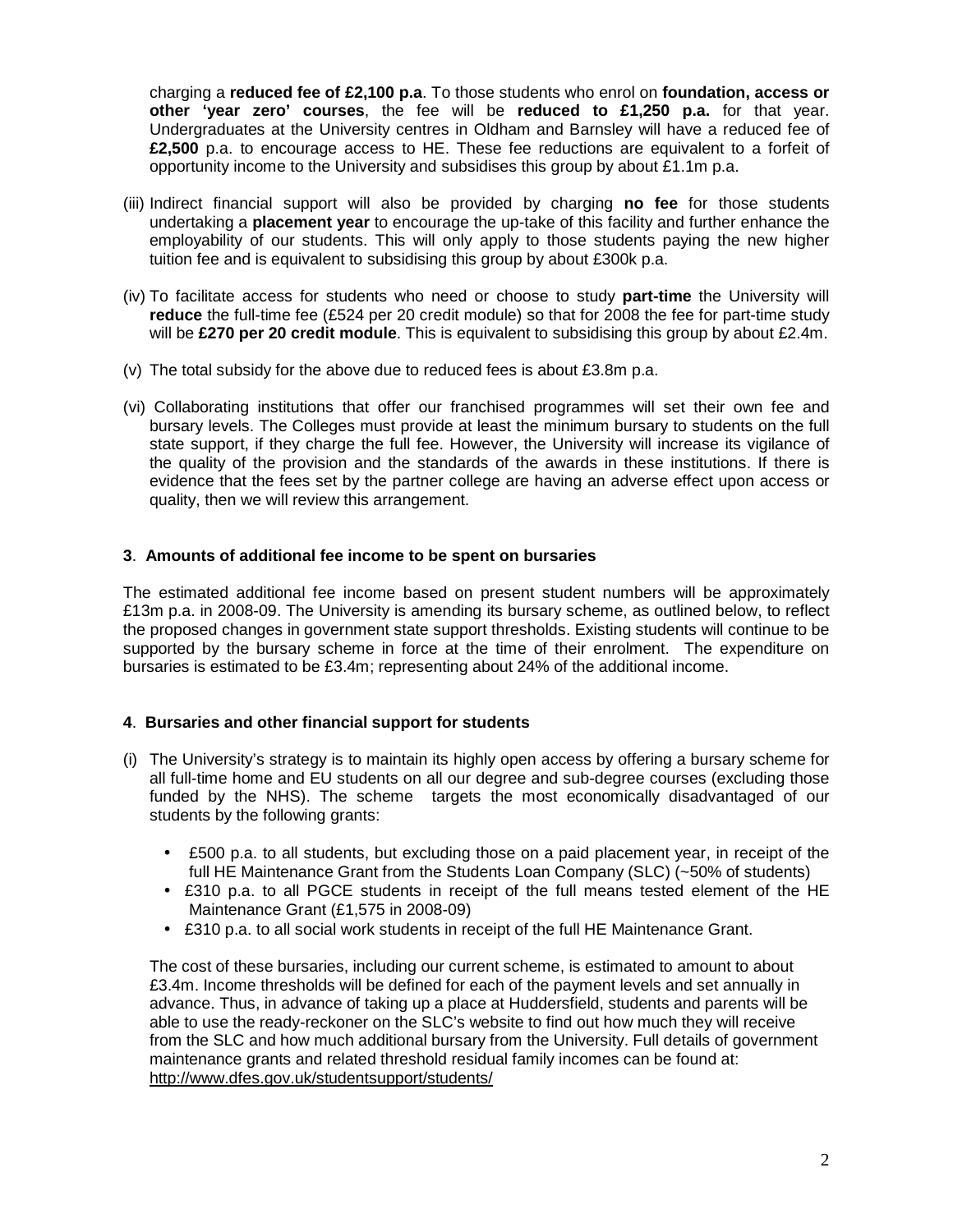(ii) Care Leavers Grant

The University of Huddersfield is commited to supporting students who are care leavers in higher education. As part of this commitment we will award students who directly enter the University of Huddersfield on leaving Care a grant of £2,000 on entry which is in addition to the bursaries which may be available as described in (i) above and any external financial award received (e.g. LEA care leavers grant).

There may also be extra financial support for students available through our Access to Learning Fund (ALF).

(iii) Bursaries paid to students located in our partner FE colleges, who will set their own fee level, will be at the discretion of the FE college.

# **5**. **Provision of information to students**

All prospective students will be given written information about the financial support they could receive and the total cost of their tuition. This will include state and institutional support as well as some other potential sources. It will describe the direct costs and indications of associated costs such as accommodation and cost of living. It will indicate typical deferred costs in terms of repayment of loans.

The University provides an extensive financial information service to potential students. This provides a wide range of advice and support, including financial guidance, and the administration of financial relief, bursaries and awards. All of this information will be easily accessible through:

- the University's web-site
- the prospectus
- promotional material

## **6**. **Outreach work**

 The University has a long history of out-reach work to raise aspirations and applications to HE from currently under-represented groups. The University is proud of the success of its outreach programme, which has put the University of Huddersfield at the forefront nationally for recruiting students from low-income families. The activity is fundamental to our Strategic Plan and includes contributing to an improvement in the economic, social and cultural well-being of the region.

On the assumption that HEFCE maintains its financial support for widening participation at its present levels, including special initiatives, the University plans to maintain its current expenditure of about £1.5m p.a. on widening participation and reach-out activities. Our outreach work will be further embedded into the work of the institution in the period of the Strategic Plan and we do not initially plan to fund additional outreach activity from additional fee income. The University has long held the view that successfully widening participation requires that students succeed in their programmes of study and then move into graduate employment.

The University continues to achieve positive outcomes for graduates in employment and further study. We are particularly proud of our high numbers of sandwich courses, with around 600 students per year undertaking work placements integrated into their full-time studies. This has contributed to the good graduate employment rates in Huddersfield with about 90% of leavers taking up graduate or graduate track employment or further study.

The Strategic Plan for the period 2006-10 includes commitments to:

 deliver programmes with structures, curricula, and learning strategies matched to students' needs.